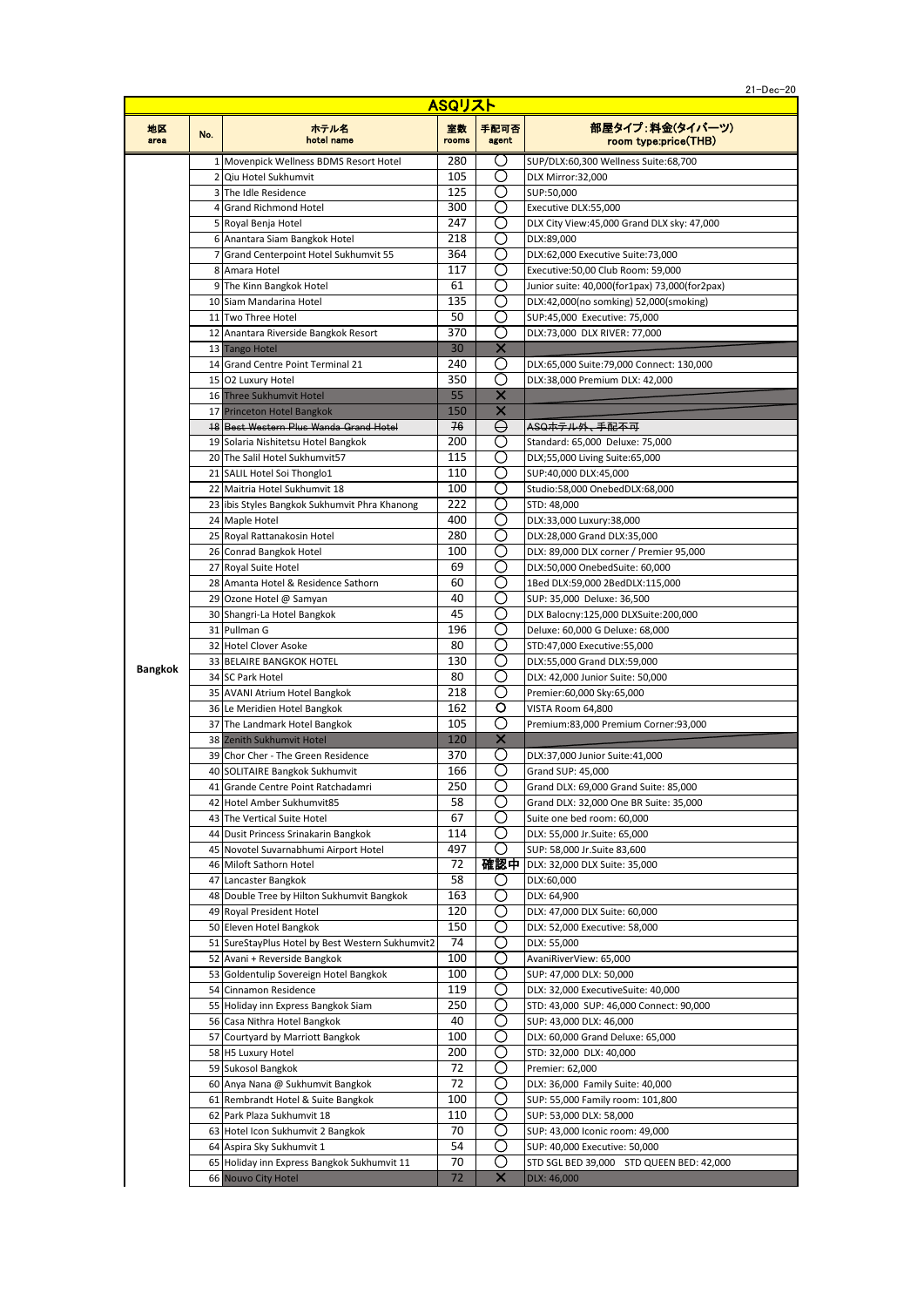21-Dec-20

| ASQリスト         |     |                                                                   |             |               |                                                                     |
|----------------|-----|-------------------------------------------------------------------|-------------|---------------|---------------------------------------------------------------------|
| 地区<br>area     | No. | ホテル名<br>hotel name                                                | 室数<br>rooms | 手配可否<br>agent | 部屋タイプ:料金(タイバーツ)<br>room type:price(THB)                             |
|                |     | 67 Well Hotel Bangkok Sukhumvit 20                                | 85          | ( )           | SUP: 46,000 SUP CORNER: 55,000                                      |
|                |     | 68 The Westin Grande Sukhumvit Bangkok                            | 25          | C)            | DLX: 70,000 DLX Suite: 90,000                                       |
|                |     | 69 Ambassador Hotel Bangkok                                       | 70          | O             | STD: 45,000 Amtel Suite: 49,000                                     |
|                |     | 70 Silom Serene a Boutique Hotel                                  | 50          | O)            | DLX: 46,000 Executive: 49,000                                       |
|                |     | 71 Amaranth Suvarnabhumi Airport by BW                            | 91          | O)<br>O       | DLX: 55,000 Corner Suite: 65,000                                    |
|                |     | 72 Gracelandbangkok<br>73 Arize Hotel Sukhumvit                   | 129<br>70   | O             | SUP: 39,000 DLX: 45,000                                             |
|                |     | 74 Hyatt Place                                                    | 70          | O             | SUP: 40,000 DLX: 45,000<br>STD: 39,000 View Room: 42,000            |
|                |     | 75 Best Western Premier Sukhumvit                                 | 70          | X             | Premier: 49,500 Premier Studio: 54,500                              |
|                |     | 76 Movenpick Sukhumvit 15                                         | 15          | ( )           | SUP: 49,500 DLX: 54,000 SUITE: 71,000                               |
|                |     | 77 Centre Point Silom                                             | 17          | Ο             | DLX: 50,000 DLX Garden River View: 57,000                           |
|                |     | 78 The Canal Hotel                                                | 80          | O)            | STD: 33,000 SUP: 43,000                                             |
|                |     | 79 Citadine Sukhumvit 8                                           | 80          | O             | Studio: 45,000 One Bedroom: 55,000                                  |
|                |     | 80 Centre Point Pratunam                                          | 100         | ◯             | DLX: 49,000 DLX Executive: 51,000                                   |
|                |     | 81 Fraser Suites Sukhumvit                                        | 99          | O             | Studio: 52,000 One Bed Executive: 62,000                            |
|                |     | 82 Radisson Suites Bangkok Sukhumvit                              | 65          | O             | SUP: 49,000 Jr. Suite: 61,000                                       |
|                |     | 83 The Silver Palm                                                | 74          | O             | Studio: 42,000 SUP: 45,000                                          |
|                |     | 84 Lohas Sukhumvit<br>85 Centara Westgate Pavillion Hotel Bangkok | 90<br>100   | O<br>O        | DLX SUITE: 45,000 One Bed Suite: 51,000                             |
|                |     | 86 The Green View Hotel                                           | 79          | O             | SUP: 48,500 DLX: 55,000<br>SUP: 32,000 DLX: 39,000                  |
|                |     | 87 The Cotai Laxury Design Hotel                                  | 150         | ( )           | SUP: 29,000 DLX: 32,000                                             |
|                |     | 88 Hotel de Trojan                                                | 50          |               | 確認中   SUP: 32,000 DLX: 38,000                                       |
|                |     | 89 S ram Leisure Hotel                                            | 90          | O)            | DLX: 34,000 PoolView: 37,000                                        |
|                |     | 90 Citrus Sukhumvit 11 Bangkok Hotel                              | 70          | O             | Cozy: 36,500 Classy: 42,000                                         |
|                |     | 91 FuramaXclusive Sukhumvit                                       | 70          | O             | DLX 32,000, Premier 34,000,                                         |
|                |     | 92 So Boutique Hotel                                              | 100         |               | 確認中 SUP 32,000, DLX Suite 34,000                                    |
|                |     | 93 Metropole Bangkok                                              | 70          | ( )           | Studio 40,000, Studio DLX 43,000                                    |
|                |     | 94 Sukhothai Bangkok                                              | 16          | O             | SUP 150,000 Grand Suite 250,000                                     |
| <b>Bangkok</b> |     | 95 Mii Hotel Srinakarin                                           | 70          | O             | STD 39,000, Pool Junior 45,000                                      |
|                |     | 96 Somerset Rama 9 Bangkok                                        | 100         | O             | DLX 60,000, Studio Executive 70,000                                 |
|                |     | 97 Maduzi Hotel                                                   | 26          | O)            | Classic 59,900, Corner 69,900                                       |
|                |     | 98 Mercure Bangkok Sukhumvit 11                                   | 100         | O             | DLX 52,000, Connecting 87,000                                       |
|                |     | 99 The Bazaar Hotel                                               | 100         | O             | DLX 44,900, Junior Suite 54,900                                     |
|                |     | 100 GLOW SUKHUMVIT 5                                              | 69          | O<br>( )      | DLX Premier 48,000, One Bed Suite 75,000                            |
|                |     | 101 Arte Hotel<br>102 Bandara Suites Silom Bangkok                | 60<br>138   | O             | DLX 52,000, Premier 57,000<br>DLX 45,000, One Bed Room Suite 60,000 |
|                |     | 103 Divalux Resort and Spa                                        | 100         | O             | Grand DLX 42,000, Premier Corner 48,000                             |
|                |     | 104 Aloft Bangkok Sukhumvit 11                                    | 70          | ( )           | Chic 49,500, Urban 54,500                                           |
|                |     | 105 Aspira Hana Residence Thonglor                                | 40          | ◯             | One Bed(40SQM) 52,000, One Bed(48SQM) 55,000                        |
|                |     | 106 A One Bangkok                                                 | 50          | O             | Premier: 39,900 DLX: 45,990                                         |
|                |     | 107 Ibis Styles Khaosan Viengtai                                  | 82          | О             | Single Room: 43,000 Standard: 48,000                                |
|                |     | 108 Citrus Suite Sukhumvit 6                                      | 70          | O             | Deluxe Studio: 50,000 Premier Suite: 52,000                         |
|                |     | 109 56 Surawong                                                   | 160         | O             | Standard: 42,500 Cozy connecting: 55,000                            |
|                |     | 110 Como Metropolitan                                             | 80          | O             | Studio 86,999 Metropolitan 94,999                                   |
|                |     | 111 Season Siam                                                   | 80          | ( )           | Standard: 26,500 Sup: 30,000 Suite35.000                            |
|                |     | 112 Novotel Ibis Sukhumvit 4                                      | 120         | ( )           | Standard: 35,000 DLX: 50,000                                        |
|                |     | 113 Evergreen Laurel                                              | 66<br>100   | O<br>( )      | Superior: 39,000<br>Deluxe: 39.000                                  |
|                |     | 114 Indra Regent<br>115 Vismaya                                   | 66          | X             |                                                                     |
|                |     | 116 Montien Riverside                                             | 97          | O)            | Deluxe: 73,000 Family suite: 156,000                                |
|                |     | 117 Ibis Style Sukhumvit 50                                       | 60          | O             | Standard / Family SGL 35,000 DBL58,000                              |
|                |     | 118 Hope Land Sukhumvit 8                                         | 77          | O             | SUP 35,000 DLX 37,000 Execsuite 42,000                              |
|                |     | 119 Aspen Suite                                                   | 40          |               | 確認中 Grand DLX: 42,000 Executive Suite: 55,000                       |
|                |     | 120 Furama Silom                                                  | 120         | Ő             | Deluxe: 32,000 Premier: 35,000                                      |
|                |     | 121 Hi Residence                                                  | 60          |               | 確認中   Deluxe: 39,500 Junior corner suite: 49,500                    |
|                |     | 122 Bella B All Suite                                             | 52          | ( )           | Bangkok view: 34,000 Bella comfort: 38,000                          |
|                |     | 123 Bangkok Hotel Lotus                                           | 100         |               | 確認中 Superior: 49,000 Deluxe 55,000                                  |
|                |     | 124 Metoro Point Bangkok                                          |             |               | Metor Superior:34,000, Metro Dexuxe 37,000                          |
|                |     | 1 Best Bella Pattaya Hotel                                        | 75          | ( )           | DLX STD:39,000 DLX Pool View:42,000                                 |
| Chonburi       |     | 2 Avani Pattaya                                                   | 92          | ( )           | Avani Garden View 65,000 Garden plus 68,000                         |
|                |     | 3 J Residence                                                     | 75          | O             | Deluxe City: 44,000 Deluxe Pool: 47,000                             |
|                |     | 4 Tropicana                                                       | 170<br>86   | Ő             | 確認中   SUP SGL: 45,000 SUP DBL: 65,000                               |
|                |     | 5 Grand Bella<br>6 Bella Express                                  | 74          |               | SUP: 39,000 DLX: 42,000<br>確認中   SUP: 36,000 DLX: 38,000            |
|                |     | 7 Sunshine garden resort                                          | 65          |               | 確認中   SUP: 37,500 STUDIO: 48,750                                    |
|                |     | 8 Green Park resort                                               | 100         |               | 確認中 Sup pool view: 39,750 Jr.suite 48,750                           |
|                |     | 9 Ravindra Resort                                                 | 100         |               | 確認中 SUP: 69,000 DLX: 72,000                                         |
|                |     | 10 Siam bayshore                                                  | 60          | ( )           | DLX garden:5 8,000 Premier Deluxe: 65,000                           |

Ĩ.